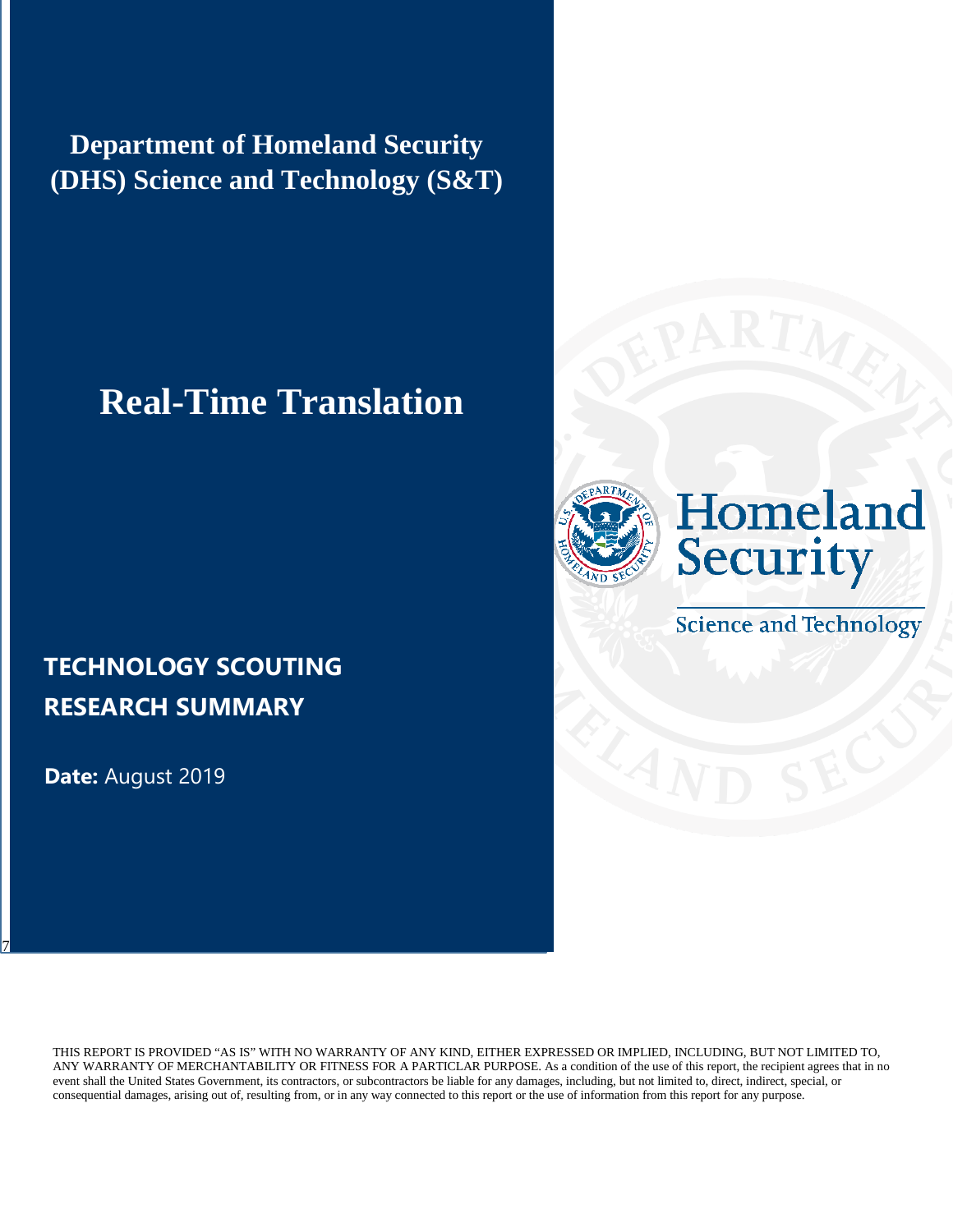

Science and Technology

**Overview:** Commercial datasets and open-source research were utilized to compile a list of solution options. A summary of the request is outlined below, and the top identified solutions thus far are displayed on the following pages.

#### **Problem Description:**

When responding to incidents, emergency responders often interact with individuals who speak little or no English, making it very challenging to quickly assess and respond to the problem. In addition, 9-1-1 dispatchers sometimes struggle with understanding non-English speakers when answering emergency calls. Further, there are times when dispatchers or responders cannot determine which language is being spoken or understand what is being said. The inability of on-scene responders and 9-1-1 dispatchers to effectively communicate in real time with non-English speakers or the speech impaired delays response time, which impacts operations when responding to incidents.

#### **Desired Use Case:**

In the desired use case, potential solutions will provide the ability for on-scene emergency responders and 9-1-1 dispatchers to rapidly and effectively communicate with non-English speakers and those unable to communicate verbally. It is anticipated that the solution would be a separate device that will automatically identify, translate and display the language being spoken in real-time during emergency response operations. Responders would carry the device with them on-scene and activate it as soon as communications begin with a non-English speaker or those unable to communicate verbally. The device may be spoken into by all parties involved (e.g., responders, patients, by-standers). Once spoken into, the device would work to automatically identify the language, translate and display the conversation in real-time. It would work at the Public Safety Answering Point (PSAP) for 9-1-1 callers and dispatchers as well as for responders in the field. The translation results should be displayed on a screen for responders and other parties to see so they can understand each other more quickly and accurately.

#### **Technology Requirements:**

The list of the requirements assessed for this report are listed below:

- Detects, identifies and translates various languages in real-time
- Integrates into existing PSAP infrastructure including computer-aided dispatch (CAD), automatic call distributor (ACD) and customer premise equipment (CPE)
- Connects and integrates with legacy architecture
- Is inclusive of text-to-911
- Is cost-effective

Additional desirable capabilities are listed below:

- Connects and integrates with Next-Generation 911 (NG911) architecture
- Displays name of language spoken in real-time
- Translates languages at a 95% accuracy rate
- Includes camera for image capture and translation
- Performs two-way sign language translation forthe hearing impaired
- Records audio, video and provides transcription
- Has a pre-record buffer and programmable durations
- Has a graphical use interface (GUI) screen
- Is manually activated
- Be of a size that should not exceed that of a cellular phone
- Includes a keyboard for people who have speech impediments or other disabilities that effect their ability to effectively communicate orally
- Filters out background noise
- Converts voice-to-text during language conversion
- Integrates with other equipment (body-worn cameras, flashlight)
- Processes speech of understand multiple or simultaneous speakers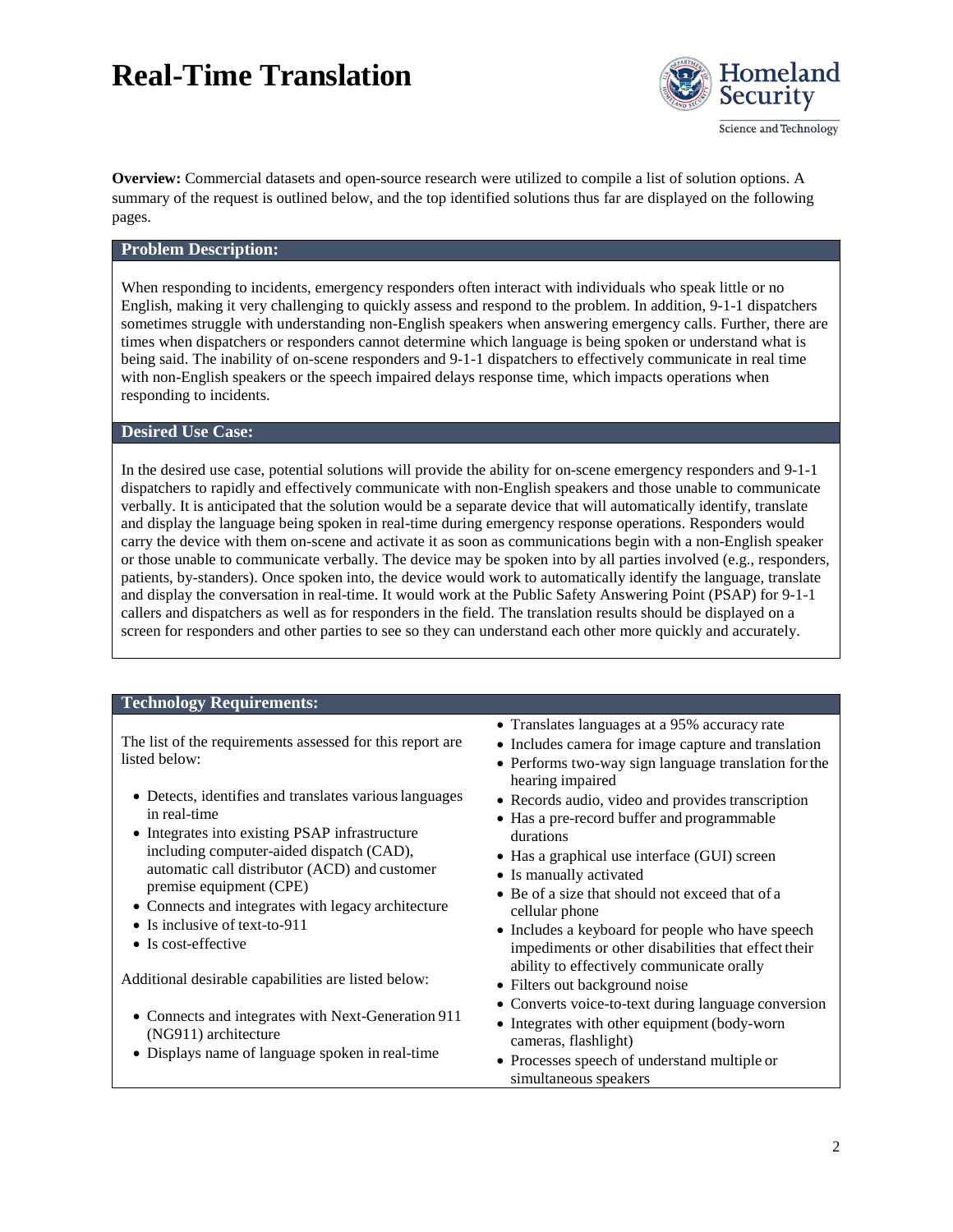

Science and Technology

| <b>Solution Options - Physical Solutions</b> |                                                                                                                              |                                                                                                                                                                                                                                                                                                                                                                                                                                                                                                                                                                           |                                                                                                                                                                                                                                                                           |                                                                       |
|----------------------------------------------|------------------------------------------------------------------------------------------------------------------------------|---------------------------------------------------------------------------------------------------------------------------------------------------------------------------------------------------------------------------------------------------------------------------------------------------------------------------------------------------------------------------------------------------------------------------------------------------------------------------------------------------------------------------------------------------------------------------|---------------------------------------------------------------------------------------------------------------------------------------------------------------------------------------------------------------------------------------------------------------------------|-----------------------------------------------------------------------|
| #                                            | <b>Solution</b>                                                                                                              | <b>Description</b>                                                                                                                                                                                                                                                                                                                                                                                                                                                                                                                                                        | <b>Requirements</b>                                                                                                                                                                                                                                                       |                                                                       |
| 1                                            | <b>ELSA - Hand-Held Translation</b><br><b>Device [Enabling Language]</b><br><b>Service Everywhere</b> by RTT Mobile<br>(USA) | The product is a small handheld device that,<br>when activated, connects the user with a network<br>of interpreters who can translate 180 different<br>languages. This allows immediate<br>communication between parties, and the<br>conversations are recorded for future playback.<br>The device contains a high-quality microphone<br>and speaker, enabling clear communication.<br>Many of the network of interpreters have special<br>training in medical, business and government<br>terminology so they can correctly translate even<br>the more complex concepts. | Real-time language detection<br>Real-time language<br>identification<br>Real-time language<br>translation<br>PSAS infrastructure<br>integration<br>Inclusive of text-to-911<br>Cost-effective<br>*More Information Required for<br><b>Detailed Product Specifications</b> | Yes<br>Yes:<br><b>Yes</b><br>$\ast$<br>$\frac{1}{2}$<br>$\frac{1}{2}$ |
| $\mathbf{2}$                                 | <b>S.ARN</b><br><b>Foreign Language Translation</b><br><b>System [MFLTS]</b> by US Army<br>[Raytheon] (USA)                  | Consists of two apps, one for real-time, two-way,<br>speech-to-speech translation and one for text-to-<br>text translation of electronic documents,<br>webpages and social media. Initial capability<br>supports translation of two spoken languages<br>(Pashto, Iraqi Arabic), one written language<br>(Modern Standard Arabic) and two language<br>domains (Checkpoint Operations & Base<br>Security). Has been in service since December<br>2016.                                                                                                                      | Real-time language detection<br>Real-time language<br>identification<br>Real-time language<br>translation<br>PSAS infrastructure<br>integration<br>Inclusive of text-to-911<br>Cost-effective                                                                             | Yes:<br>Yes<br><b>Yes</b><br>$\frac{1}{2}$<br>$\star$<br>$\mathbf{R}$ |
| 3                                            | <b>SQU.ID SQ.410</b> by Voxtec (USA)                                                                                         | The device is a hands-free translator (originally<br>developed for the US Army) that resembles a<br>rugged walkie-talkie, has a library of over 70<br>languages to help soldiers and medical personnel<br>communicate with the locals. It is screenless,<br>does not need to connect to a network (which is<br>handy for disaster zones), and does not have to<br>be trained to understand the speaker.                                                                                                                                                                   | Real-time language detection<br>Real-time language<br>identification<br>Real-time language<br>translation<br>PSAS infrastructure<br>integration<br>Inclusive of text-to-911<br>Cost-effective                                                                             | Yes:<br>Yes:<br>Yes:<br>$\ast$<br>$\frac{1}{2}$<br>$\frac{1}{2}$      |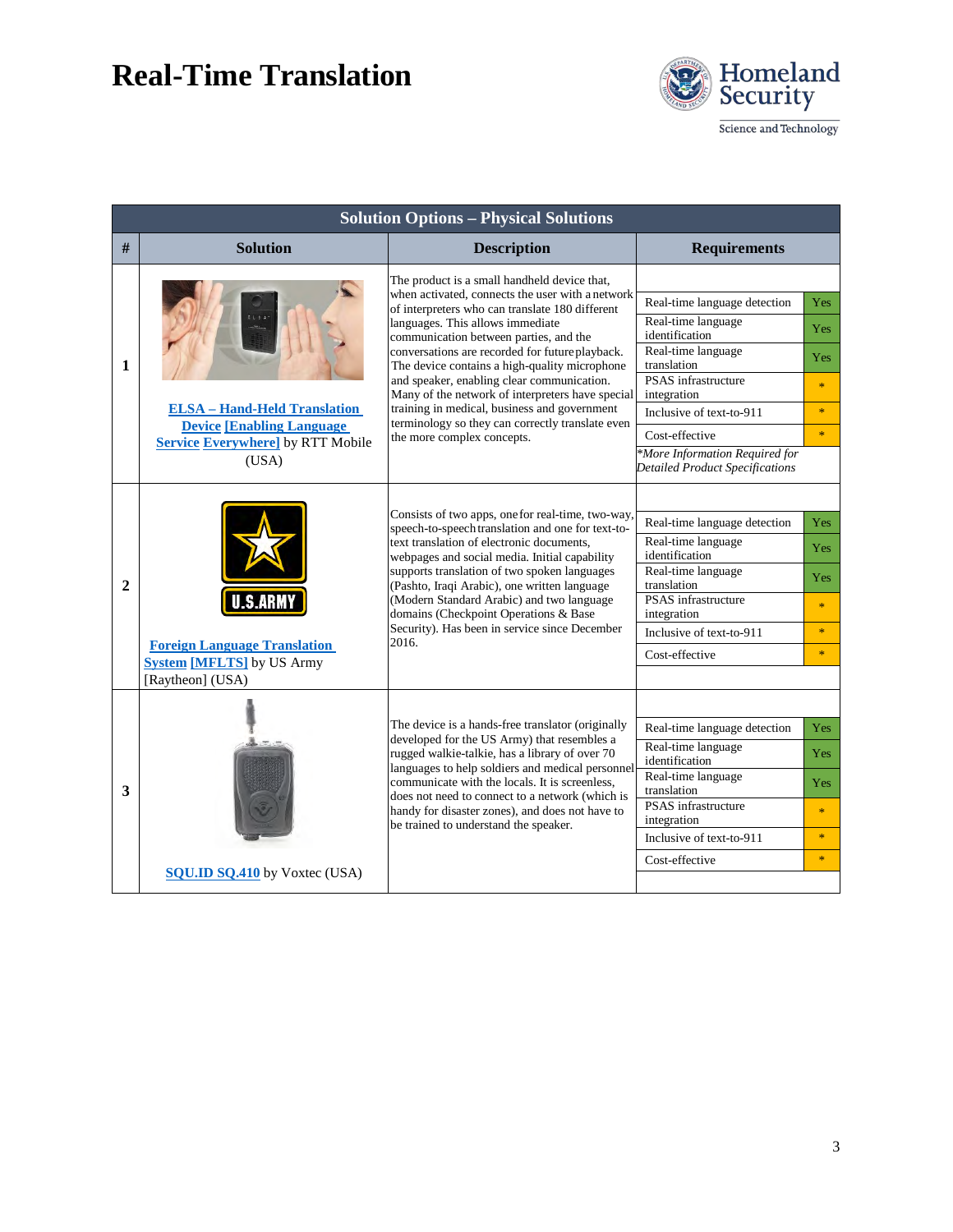

Science and Technology

|   |                                                                             | An ID card type speech translation device that                                                                                                                                    |                                      |                |
|---|-----------------------------------------------------------------------------|-----------------------------------------------------------------------------------------------------------------------------------------------------------------------------------|--------------------------------------|----------------|
|   |                                                                             | leaves users' hands completely free. The device,                                                                                                                                  | Real-time language detection         | No.            |
|   | Microphanes                                                                 | which is worn on the chest, automatically<br>recognizes pauses in conversations and translates                                                                                    | Real-time language<br>identification | N <sub>o</sub> |
|   |                                                                             | conversation content. This device employs<br>various techniques, including omnidirectional<br>microphones, to make it compact and<br>lightweight. Focuses on the "sound channel," | Real-time language<br>translation    | Yes            |
|   |                                                                             |                                                                                                                                                                                   | PSAS infrastructure<br>integration   | $\star$        |
|   |                                                                             | which is how the speaker's voice is transmitted to<br>the microphone, using an L-shaped sound                                                                                     | Inclusive of text-to-911             | $\frac{1}{2}$  |
|   | <b>Fujitsu Speech Translation Device by</b><br>Fujitsu Laboratories (Japan) | channel, to distinguish the target speaker's voice                                                                                                                                | Cost-effective                       | Yes            |
| 4 |                                                                             | to be translated from sounds from other<br>directions.                                                                                                                            |                                      |                |
|   |                                                                             | A language and symbol-based reference guide                                                                                                                                       |                                      |                |
| 5 |                                                                             | designed for medical first responders. The                                                                                                                                        | Real-time language detection         | No.            |
|   |                                                                             | booklet includes: 9 Languages - Questions and<br>statements in English with nine additional                                                                                       | Real-time language<br>identification | N <sub>o</sub> |
|   |                                                                             | translations: Punjabi, Chinese, Korean, Persian<br>(Farsi), Spanish, Arabic, French, Hindi, and                                                                                   | Real-time language<br>translation    | No.            |
|   |                                                                             | Vietnamese; 11 pages of symbols; Language<br><b>PSAS</b> infrastructure<br>identification guide; Conversions and reference<br>integration                                         |                                      | N <sub>o</sub> |
|   |                                                                             | pages.                                                                                                                                                                            | Inclusive of text-to-911             | No.            |
|   |                                                                             | Note: This solution is similar to other familiar                                                                                                                                  | Cost-effective                       | Yes            |
|   |                                                                             | flip-cards, such as FEMA's 'I SPEAK' cards.<br>Though not new in concept, included for                                                                                            |                                      |                |
|   | <b>Emergency Medical Translator</b> by British                              | awareness.                                                                                                                                                                        |                                      |                |
|   | Columbia Paramedic (Canada)                                                 |                                                                                                                                                                                   |                                      |                |

| <b>Solution Options – Application Programming Interfaces (API)</b> |                                                                               |                                                                                                                                                                                                                                                                                                                                                                                                                                                                                                                                                                                                                          |                                                                                                                                                                                                      |                                                                           |
|--------------------------------------------------------------------|-------------------------------------------------------------------------------|--------------------------------------------------------------------------------------------------------------------------------------------------------------------------------------------------------------------------------------------------------------------------------------------------------------------------------------------------------------------------------------------------------------------------------------------------------------------------------------------------------------------------------------------------------------------------------------------------------------------------|------------------------------------------------------------------------------------------------------------------------------------------------------------------------------------------------------|---------------------------------------------------------------------------|
| #                                                                  | <b>Solution</b>                                                               | <b>Description</b>                                                                                                                                                                                                                                                                                                                                                                                                                                                                                                                                                                                                       | <b>Requirements</b>                                                                                                                                                                                  |                                                                           |
|                                                                    | amazon Rekognition<br><b>Amazon Translate</b> by Amazon Web<br>Services (USA) | Supports the translation of 25 different<br>languages. Its application allows for the<br>performance of both batch translation when there<br>are large quantities of pre-existing text to<br>translate, and real-time translation to deliver on-<br>demand translations of content as a feature of<br>applications. Can instantly translate chat<br>conversations. At time of report, it does not<br>appear that this application allows for speech<br>translation, but future developments of Alexa,<br>the personal assistant technology, may yield<br>improvements to speech recognition/translation<br>capabilities. | Real-time language detection<br>Real-time language<br>identification<br>Real-time language<br>translation<br><b>PSAS</b> infrastructure<br>integration<br>Inclusive of text-to-911<br>Cost-effective | <b>Yes</b><br><b>Yes</b><br><b>Yes</b><br>$\mathbf{R}$<br>$\gg$<br>$\ast$ |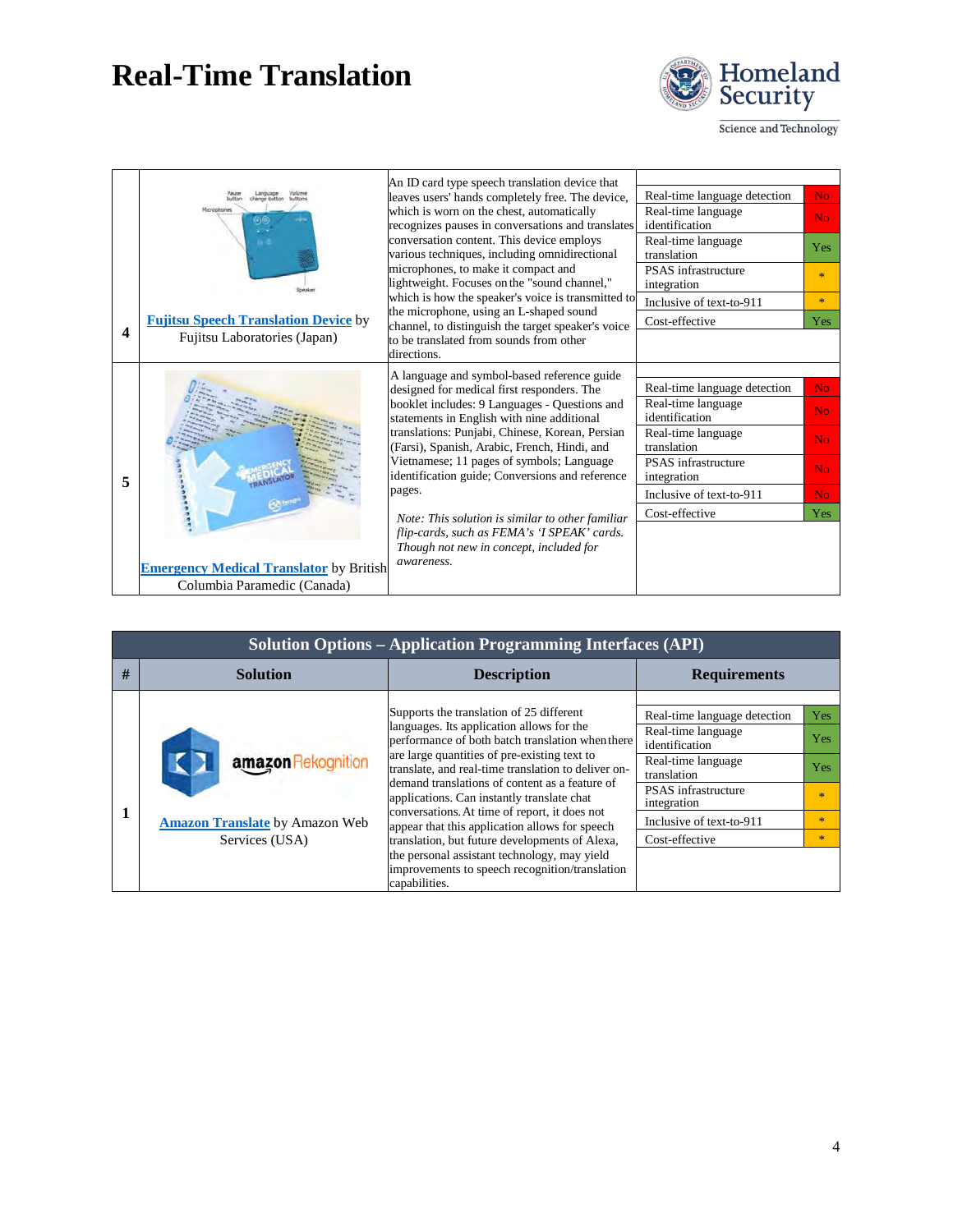

Science and Technology

|                | <b>Bai du</b><br><b>Dynamic Simultaneous Translation</b><br>and Anticipation and Controllable | Can begin a translation just a few seconds into a                                                                                                                                                                                                                                                                                    | Real-time language detection              | <b>Yes</b>   |
|----------------|-----------------------------------------------------------------------------------------------|--------------------------------------------------------------------------------------------------------------------------------------------------------------------------------------------------------------------------------------------------------------------------------------------------------------------------------------|-------------------------------------------|--------------|
|                |                                                                                               | speaker's speech and finishing seconds after the<br>end of a sentence. It is the opposite of<br>consecutive interpretation, where a translator<br>waits until the speaker pauses to start translating.                                                                                                                               | Real-time language<br>identification      | <b>Yes</b>   |
|                |                                                                                               |                                                                                                                                                                                                                                                                                                                                      | Real-time language<br>translation         | Yes          |
| $\overline{2}$ |                                                                                               |                                                                                                                                                                                                                                                                                                                                      | <b>PSAS</b> infrastructure<br>integration | $\star$      |
|                |                                                                                               |                                                                                                                                                                                                                                                                                                                                      | Inclusive of text-to-911                  | $\ast$       |
|                |                                                                                               |                                                                                                                                                                                                                                                                                                                                      | Cost-effective                            | $\star$      |
|                | <b>Latency (STACL)</b> by Baidu (China)                                                       |                                                                                                                                                                                                                                                                                                                                      |                                           |              |
|                |                                                                                               | API has speech-to- text translation capabilities,                                                                                                                                                                                                                                                                                    |                                           |              |
|                |                                                                                               | has tested well in medical scenarios. Can                                                                                                                                                                                                                                                                                            | Real-time language detection              | Yes          |
|                | <b>Google Cloud</b><br>nh<br><b>Speech API</b>                                                | automatically identify spoken language and<br>return text transcriptions in real time for short-                                                                                                                                                                                                                                     | Real-time language<br>identification      | <b>Yes</b>   |
|                |                                                                                               | form and long-form audio from multiple audio<br>sources. The API recognizes 120 languages and                                                                                                                                                                                                                                        | Real-time language<br>translation         | <b>Yes</b>   |
|                | <b>Google Cloud Speech API</b> by Google                                                      | dialects, including 14 different English dialects,<br>20 Spanish dialects, and 15 Arabic dialects.                                                                                                                                                                                                                                   | <b>PSAS</b> infrastructure<br>integration | $\mathbf{R}$ |
|                | (USA)                                                                                         | Generally available to all third-party developers,<br>Google offers multiple pre-built speech                                                                                                                                                                                                                                        | Inclusive of text-to-911                  | $\star$      |
| 3              |                                                                                               |                                                                                                                                                                                                                                                                                                                                      | Cost-effective                            | $\star$      |
|                |                                                                                               | recognition models that are customizable to the<br>use case.                                                                                                                                                                                                                                                                         |                                           |              |
|                |                                                                                               |                                                                                                                                                                                                                                                                                                                                      |                                           |              |
|                | <b>Babel Program (IARPA)</b> by IARPA                                                         | Developing speech recognition technology that<br>can be rapidly applied to any human language.<br>Will be able to generate a speech transcription<br>system for any new language within one week to<br>support keyword search performance for<br>effective triage of massive amounts of speech<br>recorded in real-world situations. | Real-time language detection              | <b>Yes</b>   |
|                |                                                                                               |                                                                                                                                                                                                                                                                                                                                      | Real-time language                        |              |
|                |                                                                                               |                                                                                                                                                                                                                                                                                                                                      | identification                            | Yes          |
|                |                                                                                               |                                                                                                                                                                                                                                                                                                                                      | Real-time language                        | Yes          |
|                |                                                                                               |                                                                                                                                                                                                                                                                                                                                      | translation                               |              |
| 4              |                                                                                               |                                                                                                                                                                                                                                                                                                                                      | <b>PSAS</b> infrastructure<br>integration | $\mathbf{R}$ |
|                |                                                                                               |                                                                                                                                                                                                                                                                                                                                      | Inclusive of text-to-911                  | $\star$      |
|                |                                                                                               |                                                                                                                                                                                                                                                                                                                                      |                                           |              |
|                |                                                                                               |                                                                                                                                                                                                                                                                                                                                      | Cost-effective                            | Yes          |
|                | (USA)                                                                                         |                                                                                                                                                                                                                                                                                                                                      |                                           |              |
|                |                                                                                               |                                                                                                                                                                                                                                                                                                                                      |                                           |              |
|                | <b>IBM Watson</b>                                                                             | Can automatically transcribe audio from 7                                                                                                                                                                                                                                                                                            | Real-time language detection              | <b>Yes</b>   |
|                |                                                                                               | languages, dialects excluded, in real-time; it can<br>do so even with lower quality recordings,                                                                                                                                                                                                                                      | Real-time language                        | <b>Yes</b>   |
|                |                                                                                               | conversations with multiple speakers, and more.                                                                                                                                                                                                                                                                                      | identification<br>Real-time language      |              |
|                |                                                                                               | The model is customizable to recognize certain<br>names, sensitive subjects, names of individuals,                                                                                                                                                                                                                                   | translation                               | <b>Yes</b>   |
| 5              |                                                                                               |                                                                                                                                                                                                                                                                                                                                      | PSAS infrastructure                       | $\ast$       |
|                |                                                                                               | and other content that is relevant to the use case.<br>Can identify and determine repeated words and                                                                                                                                                                                                                                 | integration                               |              |
|                |                                                                                               | tones in conversations, recognizing patterns and                                                                                                                                                                                                                                                                                     | Inclusive of text-to-911                  | $\star$      |
|                |                                                                                               | offering analytic insights on the audio content.                                                                                                                                                                                                                                                                                     | Cost-effective                            | $\star$      |
|                | <b>IBM Watson Speech-to-Text API</b> by IBM                                                   |                                                                                                                                                                                                                                                                                                                                      |                                           |              |
|                | (USA)                                                                                         |                                                                                                                                                                                                                                                                                                                                      |                                           |              |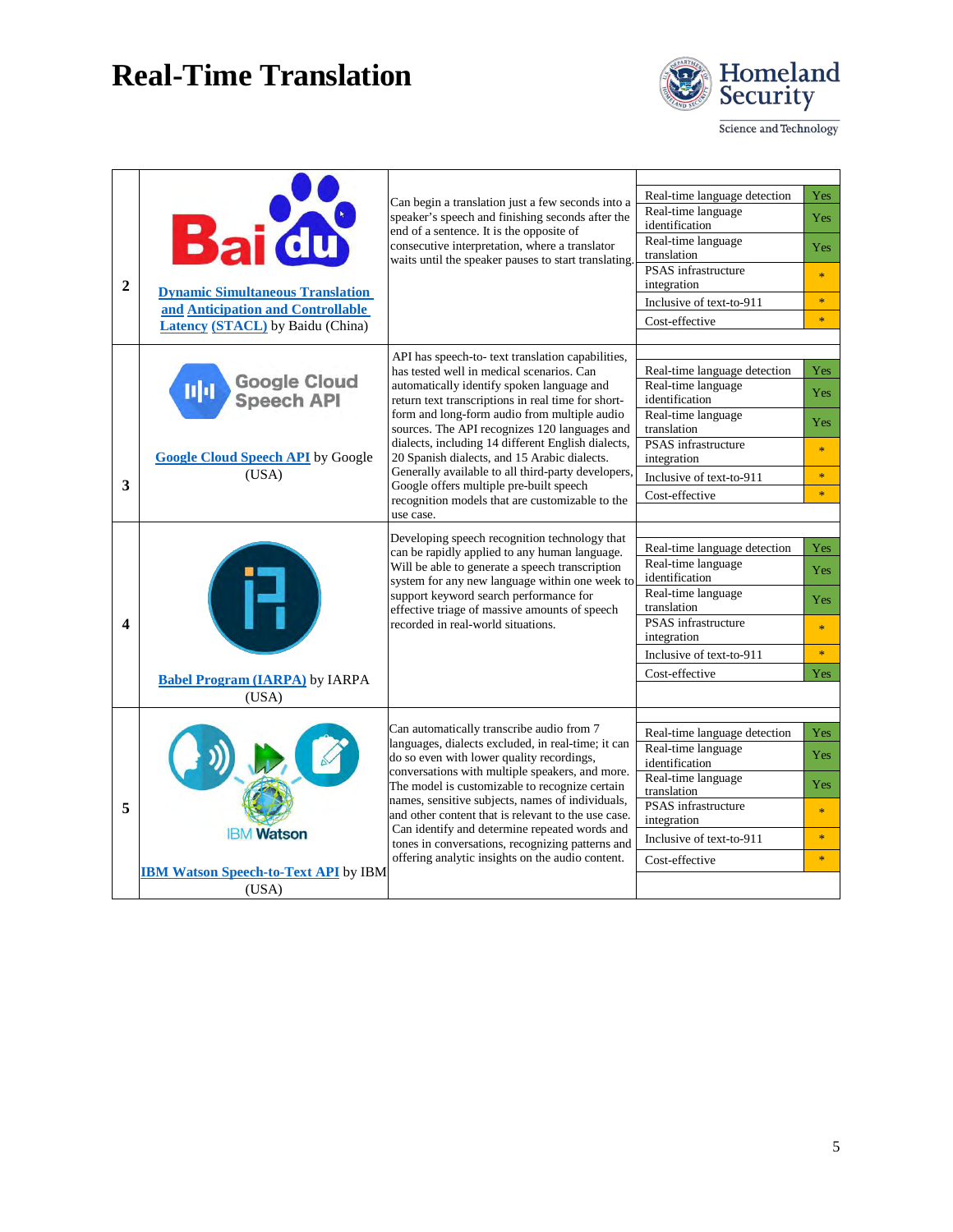

Science and Technology

| 6 | 磁<br>Microsoft                            | A cloud-based automatic translation service<br>which enables developers to add end-to-end,   | Real-time language detection         | <b>Yes</b>   |
|---|-------------------------------------------|----------------------------------------------------------------------------------------------|--------------------------------------|--------------|
|   |                                           | real-time, speech translations to their<br>applications or services. The Translator supports | Real-time language<br>identification | <b>Yes</b>   |
|   |                                           | more than 60 languages for text translation<br>through the Microsoft Translator API.         | Real-time language<br>translation    | <b>Yes</b>   |
|   |                                           |                                                                                              | PSAS infrastructure<br>integration   |              |
|   |                                           |                                                                                              | Inclusive of text-to-911             | sk.          |
|   | <b>Speech Translator API</b> by Microsoft |                                                                                              | Cost-effective                       | $\mathbf{R}$ |
|   | Azure (USA)                               |                                                                                              |                                      |              |

#### **Additional Consumer-focused Solutions**

*There are several consumer-grade, handheld translation devices designed and marketed primarily toward travelers. While these devices do not meet many of the requirements listed in the SOO, some solutions are included below for awareness of devices that can address a simpler use case.*

| #            | <b>Solution</b>                                                                                                         | <b>Description</b>                                                                                                                                                                                                                                                                                                                                                                                                                  |
|--------------|-------------------------------------------------------------------------------------------------------------------------|-------------------------------------------------------------------------------------------------------------------------------------------------------------------------------------------------------------------------------------------------------------------------------------------------------------------------------------------------------------------------------------------------------------------------------------|
| 1            | Japanes<br>English<br>fou can't change<br>input language<br>Korean<br>Added in March 2019<br>ili by Logbar (USA, Japan) | A wearable translator. A device developed for travelers and works without being<br>connected to the Internet. It currently translates between English and Japanese,<br>Mandarin, Spanish, and Korean.                                                                                                                                                                                                                               |
| $\mathbf{2}$ | <b>Ambassador</b> by Waverly Labs (USA)                                                                                 | Over-the-ear design. Seamless pairing, simple sharing and adaptable settings for live<br>translations across the globe.<br>Features:<br>Smooth sharing with guests by pairing multiple Ambassadors to one smartphone<br>٠<br>Over-the-ear design for sharing, longer battery life, and signal quality<br>٠<br>Advanced microphone array<br>٠<br>Translate and understand dozens of languages / dialects with guests and groups<br>٠ |